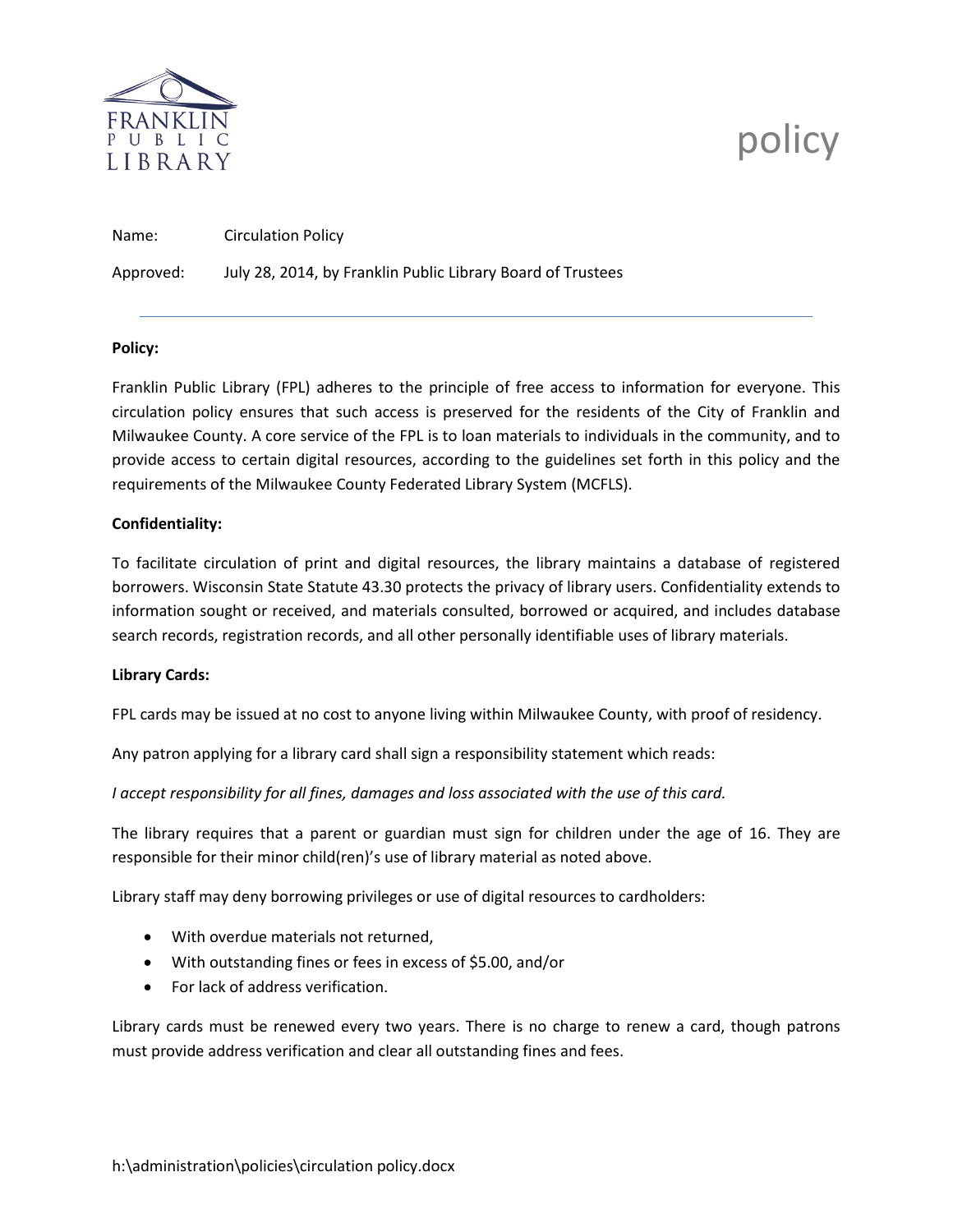## **Special Library Cards:**

- **Intersystem Borrowing:** MCFLS has intersystem service agreements with the following Wisconsin library systems: Indianhead, Nicolet, Outagamie/Waupaca, and Winding Rivers. Any resident of those systems, with a valid library card from any of their member libraries, may apply for an FPL card which may be used at any MCFLS member library.
- **Fee Cards:** Patrons residing outside Milwaukee County shall be allowed to borrow FPL materials with the purchase of a fee card for \$75 per year. This card will allow the patron, spouse, and children borrowing privileges at FPL, including staff-assisted holds.
- **Business Cards:** Corporate entities (businesses, governmental agencies, or trade organizations) located within the City of Franklin may register for an FPL card. The entity assumes responsibility for all materials borrowed in its name. Business cards are valid for one year and a new application must be completed annually. Borrowing privileges are restricted to business-related materials owned by FPL and the Milwaukee Public Central Library, including staff-assisted holds. Self checkout is not available for Business cards.
- **Center Cards:** These cards are issued to schools, nursing facilities, and day care centers located within the City of Franklin. The entity assumes responsibility for all materials borrowed in its name. Center cards are valid for one year and a new application must be completed annually. Borrowing privileges are restricted to FPL and its materials, including staff-assisted holds. Self checkout is not available for Center cards.
- **Teacher Cards:** Educators working at schools in the City of Franklin may apply for a Teacher card with proof of employment. Teacher cards are valid for one year. Borrowing privileges are restricted to school-related materials owned by FPL, including staff-assisted holds. FPL reserves the right to limit the quantity of material checked out on a given subject. This allows all children equal access to information on a subject. Self checkout is not available for Teacher cards.

## **Loan Periods:**

- 21 Day Loan Period:
	- o Fiction and nonfiction books
	- o Music on CD
	- o Audiobooks
	- o Book & audio kits
- 7 Day Loan Period:
	- o Selected, high-demand new fiction and nonfiction books
	- o Periodicals
	- o DVDs
	- o Puppets and toys
- 3 Day Loan Period:
	- o NEW adult feature films on DVD
	- o EXPRESS DVDs
- Selected items may be further limited as designated by professional staff (e.g., seasonal items with heavy demand, curricula support materials, etc.).
- FPL maintains uniform loan periods with other MCFLS libraries as is feasible.

h:\administration\policies\circulation policy.docx